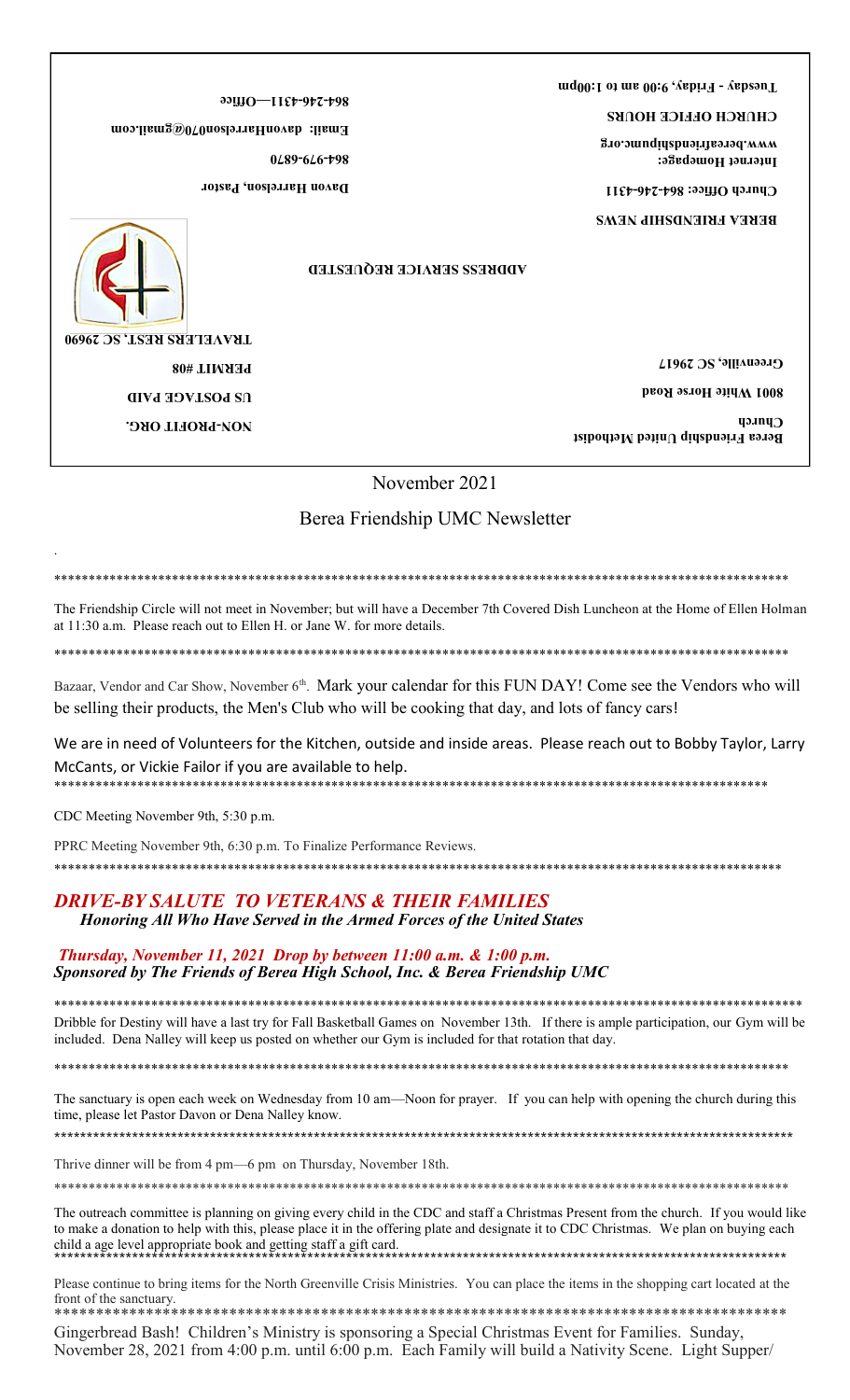

# **November Birthdays**

- 02 Nancy **McCants**
- 03 Issac Stone
- 06 Hannah Claire Miller
- 08 Steve Capps
- 9 Kody Lee Bennett Jimmy Kruse
- 10 Max Hovious
- 11 Julie Harrelson
- 16 Heather Philpot Marc Metcalf
- 18 Calley Dunn
- 21 Jan Smith
- 23 Alex Smith
- 25 Davon Harrelson

Margaret Rawson

- 29 Gloria Adrianne Collins (daughter of Katrina E. Collins)
- 29 Steve Hester

# **Deaths**

Randall Griffin (son of Kathleen Griffin) Our Pastor and Congregation express sincere condolences to their family.

#### *THANK YOU*

Dear Church Friends,

Thank you so much for the cards, calls, prayers and well wishes that I have received after my fall. I am recovering slowly, which is to be expected. Please continue to remember us in your prayers. Thank you again for your kindness.

Jean Vaughn

# **PLEASE HELP UPDATE THE PRAYER LIST**

We are only listing those who we know are in nursing/Assisted living homes, the home-bound, those who are hospitalized at present, and those who are at present under going medical procedures such as chemo, etc. We do not want to leave anyone out so if you want your name or loved ones name listed, please notify the church office. We will up-date this list every 30 days—please help us with this important endeavor.



#### **November Anniversaries**

| 01 | Rhonda T. & Mike Hovious |
|----|--------------------------|
| 06 | Jim & Jan Martin         |
| 23 | Tari & Dismas Beeson     |

## CHILDREN'S MINISTRY

We are blessed to be part of the recentlyrevived Children's Ministry at Berea Friendship. A key part of this ministry is the Children's Moment and Children's Church on Sunday mornings. It's our hope to make this an ongoing part of our weekly worship service. We want to invite members of the congregation to become part of this ministry. Additional persons are needed to lead in Children's Church. The Children's Moment in the sanctuary is optional; if an individual would prefer, the pastor has graciously offered to do the Children's Moment. Members may choose from lessons already prepared or create a lesson of their own. Please consider joining us in this important ministry. A sign-up sheet is in the back of the sanctuary. Choose a Sunday or several Sundays that fit your schedule.

Children's Ministry Committee

#### **Prayer List**

Mary Bowers Milton Mullinax Caz McCaslin Beverly Threatt Brenda Johnson's niece, Debbie Hawkins as she takes Chemo Blanche Creswell Nancy McCants Robert Moler, Linda Crouch's Brother Janet Stone and Alex Stone Mildred Pollard Allen Zorn Millie Dunn Shirley Dickson Jane-Hunt Grady Kathleen Griffin Gloria Moore Donna Helms Betty Stover

#### NEW MEMBERS AND

## MEMBERSHIP TRANSFERS

Welcome to our Members:

Jose and Jayne Ferrer of 86 Carpin Drive, Greenville, SC 29611;

Mark and Dena Nalley; of 707 Hunts Bridge Road, Greenville, SC 29617

Jimmy and Susan Kruse of 1304 Saluda Lake Road, Greenville, SC 29611. .

\*\*\*\*\*\*\*\*\*\*\*\*\*\*\*\*\*\*\*\*\*\*\*\*\*

#### *Thank you*

Thank you for attending the Children's Ministry Kid's Night on Friday, October 22nd. It was very successful and we appreciate all who joined in this fun!

Thank you to everyone that came out and supported our Trunk or Treat on October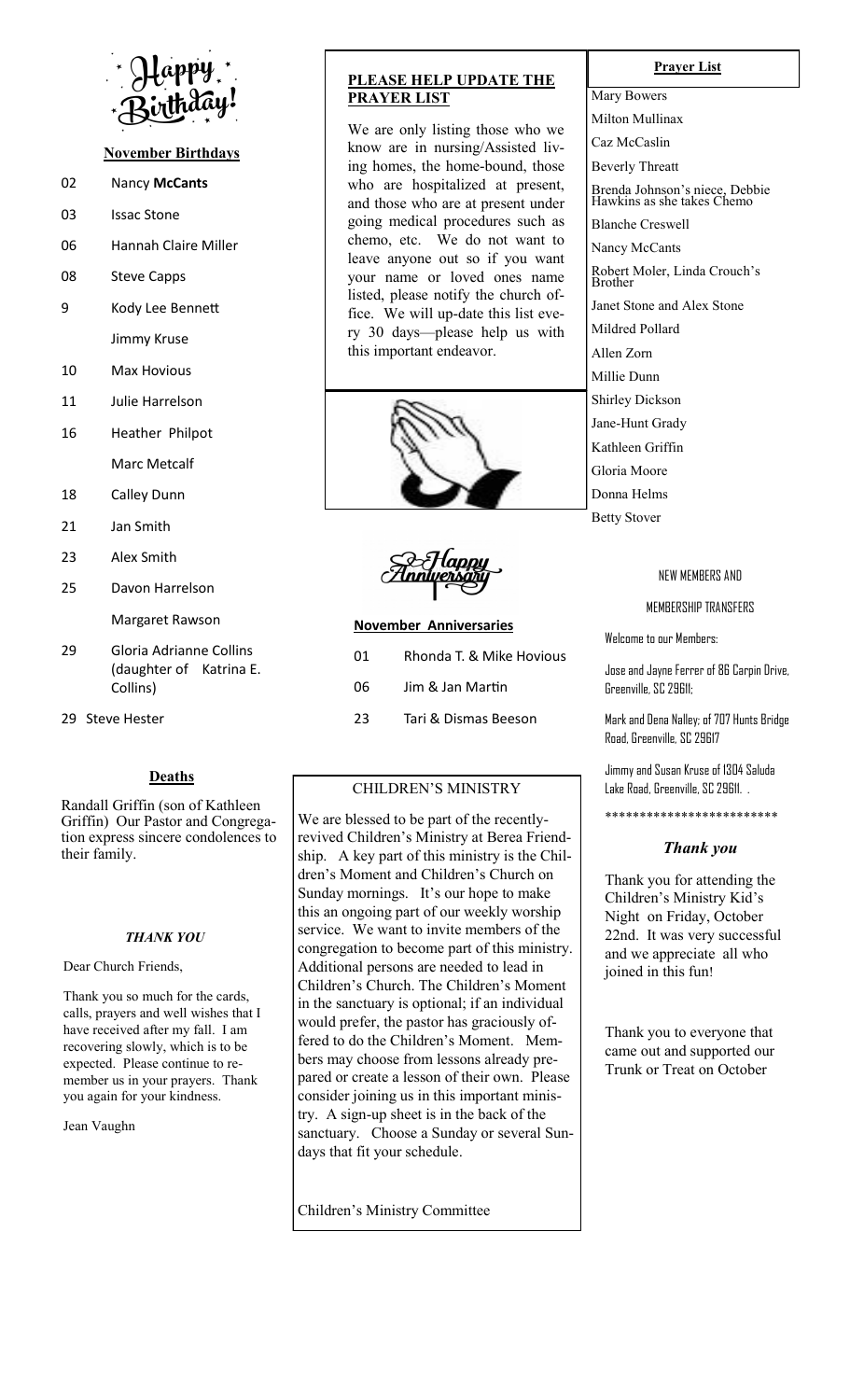## **All Saints Sunday, November 7th, 2021**

# **All are invited Sunday, to honor our Saints by signing the Linen Sheet at the back of the Sanctuary.**

#### **Good Neighbors**

#### **The Neighborhood Center in Utica, New York, walks the path with children, seniors and immigrants.**

#### **by Mary Beth Coudal**

"Walking the path with our neighbors" is how Sandra Soroka describes the work of the Neighborhood Center. And there are as many paths and ways of walking with neighbors as there are facets to this longtime community gem in Utica, New York.

Over the past year, the center struggled to keep essential activities open for families, children and people in need. The center's leaders, particularly Soroka, the executive director, were guided as always by the center's original mission: to support folks with mental health issues, children in need of care and new immigrants settling in to a new neighborhood and culture.

For years, Utica, a hardscrabble town on the Erie Canal, once a stop on the manufacturing corridor, has seen a decline in population. Until recently, the overall population was decreasing by about one percent a year. Located between Syracuse and Albany, Utica residents are hoping for a renaissance through the public-private "Nano Utica" initiative, making the region a hub for nanotechnology. The pandemic slowed this progress.

Growth has occurred incrementally with the arrival of new citizens. The region has been a destination for new Americans originally born in Russia, Bosnia, Burma and Somalia. Around 19 percent of the approximately 60,000 Utica residents were born in a different country.

Thanks to the resettlement of refugees, the area has become increasingly multicultural. In one recent swearing-in ceremony, 30 refugees from 15 countries became U.S. citizens in Utica. Economically, the median income has risen slightly to \$35,394, and the poverty rate remains a stubborn 30 percent. The neighbors who are struggling with poverty, young children and mental health are the families that the Neighborhood Center, a United Methodist Women-supported national mission institution, has always served.

#### **Methodist hospitality**

.

The center began as the Italian Settlement House in 1905 by six Methodist women who helped Italian immigrants complete their naturalization papers. These women of the Woman's Home Missionary Society procured six rooms in a two-story building for their work and expanded from there. In addition to sharing their faith with new immigrants, the women also taught life skills. For example, in 1952, 670 adults received training for new vocations at the center.

The center's name was changed in 1945 from the Italian Settlement House to the Neighborhood Center. A playground was built. A child for whom a building was eventually named, Marie Russo, became the center's fifth director.

The thing I remember most about the first time that I went to the Settlement House was the unusual experience of being loved, unconditionally," Russo recalled in The House on Mary Street: The Early Years by Kathryn Hartz Beard. "I can't really explain it. The Settlement House was a place you could go and feel valued, loved and no one ridiculed you for having 'foreign ways.' And I was not exactly the kind of kid who was easy to love. I didn't trust anybody, and I certainly did not believe them when they said they cared about who and what I was.'

For the first time in her life, Russo experienced many of life's joys, including friendship and a hot shower.

"It was a refuge from the poverty and sorrow we all lived in," she said.

# UMW Monthly Prayer Focus

The

. Our prayer focus for November is on the Wesley House family services in Key West, Florida. They are a nationally accredited not-for-profit organization dedicated to protecting and nurturing children and strengthening families with their many programs and services spanning the Key West area. Founded in the early part of the last century by the Methodist Church, it began as a statement program for the Cuban community of Key West. They had a very successful kindergarten and child care center that taught English to children to ease their transition into public schools. In 2005, Wesley House was selected and accepted the responsibility for the child welfare system throughout the area of the Florida Keys.

Their mission statement reads "Promoting and enhancing the safety, well being, and development of children by educating, supporting, and meeting the needs of families."

Birthday cards will be sent to missionaries Cheryl Farr in Mississippi and Mary Ellen Kilmer in Nebraska.

# OUR CIRCLES

The Shalom Circle will meet on Saturday November  $20<sup>th</sup>$  at 11:30am at the church. Our mission project for this month will be making Christmas gift bags for one of the Thrive houses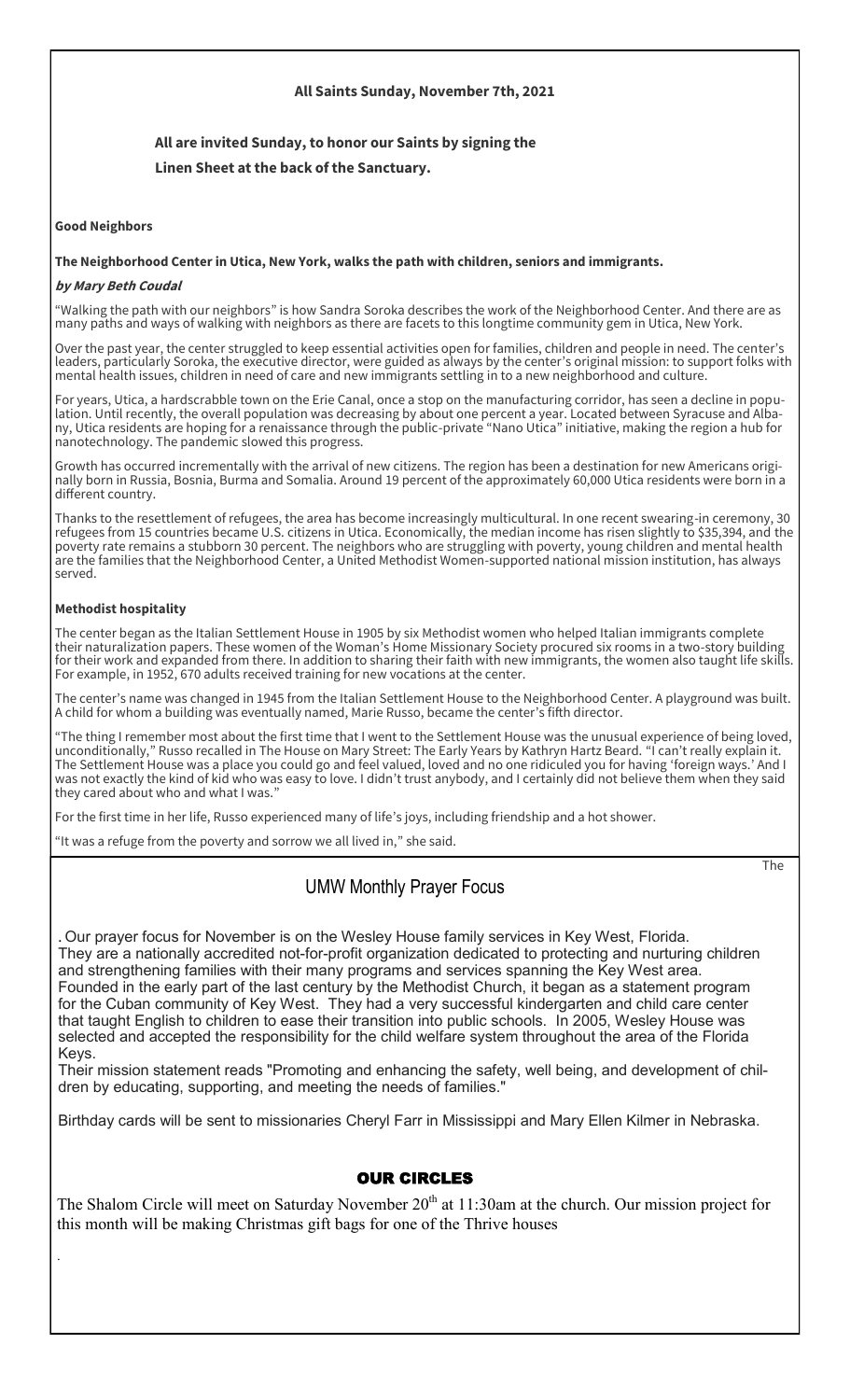#### **Methodist hospitality (continued)**

The Neighborhood Center made it possible for young, old and new Americans to survive and even thrive. The center continues to live out this radical inclusiveness, even when the community feels divided.

"In today's environment, we have such extremes and such strong beliefs," Soroka said.

The center brings people together, regardless of their political leanings. Soroka found herself on the receiving end of verbal abuse when, during the presidential election, she asked several senior citizens to remove campaign signs that they had affixed to the Neighborhood Center's signs. Because the center is a polling place, this level of promotion for a candidate was illegal.

The antidote, as Soroka sees it, is to fully embrace the "open hearts, open minds, open doors," promise of The United Methodist Church. This mindset, she says, invites everyone to be a part of the solution.

#### **Children persevering**

Just as many of the United Methodist Women-connected national mission institutions, the Neighborhood Center has been hit hard during the pandemic. Early on, Soroka recommitted the work of the center to its earliest mission and legacy: child care. Following the U.S. Centers for Disease Control and Prevention guidelines, the center transitioned to a hybrid model of learning, continuing to advocate for children and families who depend on the center for school, afterschool and early child care.

According to 12-year veteran child-care worker Janett Davila, who works with the youngest school-age children, "The kindergartners have persevered.'

The children enjoyed being together, even at a distance, at the North Community Center, an outpost of the downtown Neighborhood Center. Fifth grader Frankie prefers to learn in person rather than the hybrid online learning model in which he attended his classes from the community center. Mia, a second grader, who sat near Frankie, agrees.

As the students learned together on their separate devices in their disparate virtual classes, they were all in the same vast room, a bit of social interaction in an otherwise solitary learning environment. About once a month, the center offered a fun, socially distanced event for the students to socialize, according to the former Head Start teacher and current Division Director Patrice VanNortwick.

"We are losing quality child care left and right," Soroka said. She points out that for an average family who makes an income of \$30,000 to \$40,000, the \$10,000 cost for early child care is prohibitive. Sabrina Lamie, the interim child care director at the northside location, is looking for new ways to recruit children who may have fallen away from organized schooling, to invite the families to return to preschool and afterschool.

As more families fall into cycles of poverty, there are fewer opportunities to lift themselves out. The Neighborhood Center staff has had to make tough decisions. In the first month of 2021, the center lost \$53,000 due to the pandemic as they fulfilled required staff quarantines and witnessed a reduction in income from programs. One program that was cut was the Circles Campaign, an innovative approach to entrenched poverty that reveals the hidden rules of society and fosters a mutuality of benefit across classes in society.

At the North Community Center location, the center is poised to reopen the senior day care services. The staff of the Neighborhood Center looks forward to its 380 seniors returning. The seniors often socialize with the children at the joint child care center for holiday parties.

According to VanNortwick, who works with the refugee health program and leads the children's program, the diversity of programs and people is part of the center's strengths.

"I've always loved different cultures. Why would you want to be with someone who is just like you?" she said.

As a child, Betty Youmans, a former Mohawk District United Methodist Women officer, took cooking classes and played on the Neighborhood Center playground.

"Growing up, the Neighborhood Center was part of my life." In fact, her mother served on the board for 25 years.

Because Youmans remembers her childhood joy upon receiving Christmas gifts from the volunteers at the Neighborhood Center, as an adult, she donated 10 sleeping bags to the center, thinking the children who attend the nearby Methodist camp could use them. Instead, she learned that the sleeping bags were one of the only blankets some of the recipients owned, and they used them year-round.

Youmans encourages fellow United Methodist Women members to directly support the center and other United Methodist Womenconnected mission institutions with their finances. And as the center reopens for programming, in-person volunteers will also be needed.

#### **Support for mental health**

The Neighborhood Center also offers an Adult Recovery Services program focusing on mental health. Soroko marvels at the clients' "creativity, artistry and intelligence." Part of the program's work is to reduce the stigma attached to mental illness.

"A brain disorder is not a lot different than a heart disorder," Soroka said.

Through her work at the center and as a member of the board at the nearby NAACP in Rome, Soroka has also seen the toll of racism on people. Racism triggers mental health issues, a result of "a life's worth of dealing with being discriminated against."

One recipient of mental health support is JoAn (who asked to be identified only by her first name). JoAn, an 86-year-old with a master's degree in microbiology and a former avid tennis player, felt extremely lonely during the pandemic. She needed help with panic attacks and depression.

"Sometimes the void is great," she said. She was advised to reach out to the Neighborhood Center, which provided help and healing. She calls the support she received from her therapist Heather "a wonderful service.

#### **A community that cares**

"It's exactly what it says it is: a neighborhood center," said JoAn.

There are many stories like JoAn's, of neighborliness and healing during the pandemic from this Utica community center. Some examples include donations of seven laptops to children who needed them for remote learning, support for 10 months of sobriety for a young person overcoming addiction, safe housing for a young man with suicidal ideations and meal delivery to a homebound 68-year-old.

While the path ahead for many of the approximately 90 community centers connected to United Methodist Women like the Neighborhood Center is not without challenges, the neighbors who lead and guide these centers are continuing to pave a better way for all, despite the divisions of society or the budget shortfalls. Drawing on its history, the Neighborhood Center, just as the kindergartners in Davila's care, persevere.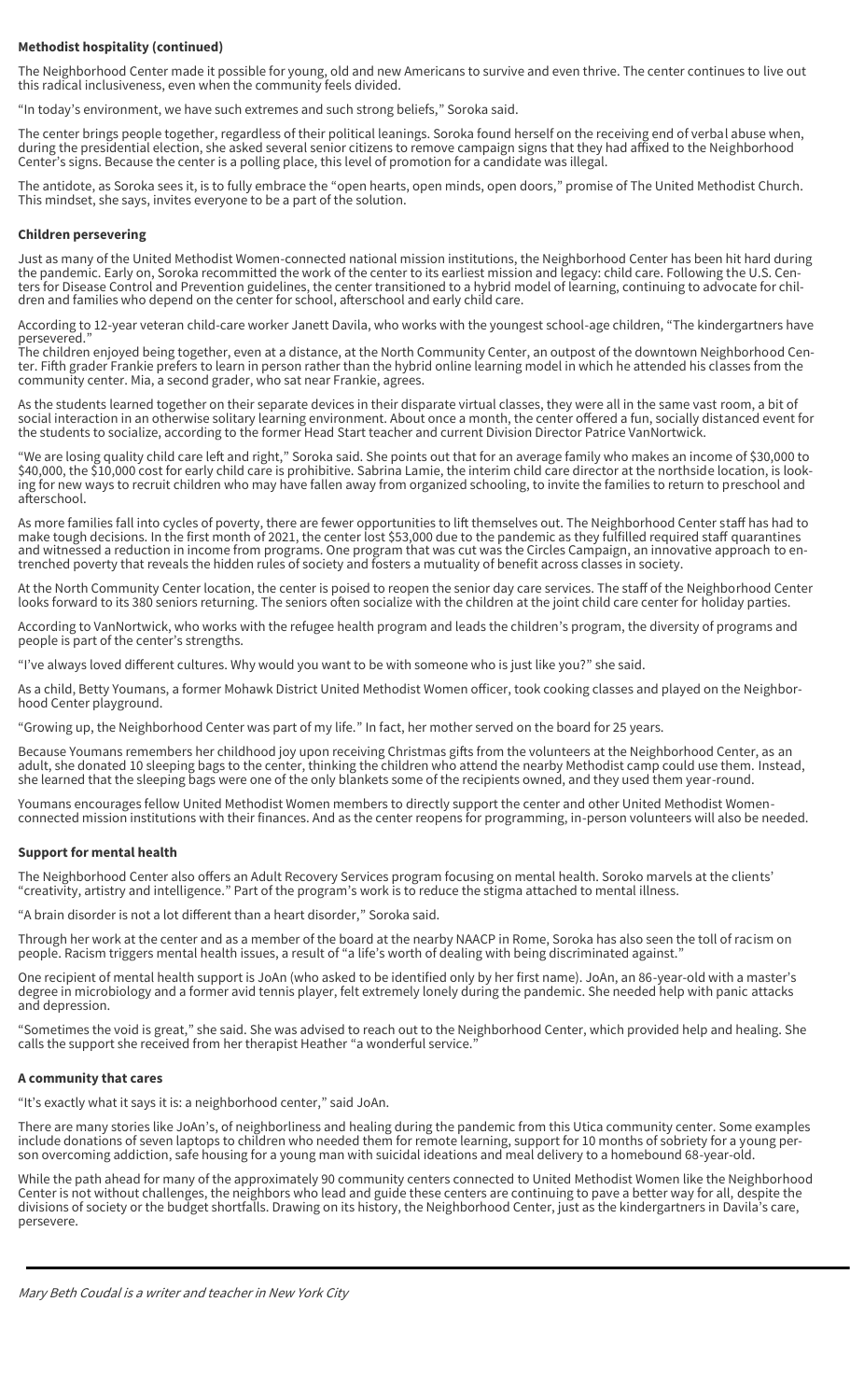#### **State of the Church 2021**

*Berea Friendship - each year for Charge Conference I am required to write a "State of the Church" article. It is an article the congregation typically does not see. This year I'm sharing it with you in the Newsletter. It is your pastor's perspective of where we are, and where we're going as a congregation.* 

Berea Friendship UMC is making great strides forward. In the midst of the Covid pandemic, this faithful congregation has found ways to adapt and keeping moving forward together. I am so proud of this congregation's determination to maintain and grow the fellowship, and their connection to the community. During these difficult times, the church completed a Forward Focus study, developed strategic goals, adopted the Forward Focus plan proposed, and began to implement said plan. Berea Friendship is stepping into its future, building upon the solid foundations of those who served here before us.

Berea Friendship is a place of family. There is an amazing church family that has served here together thirty, forty, fifty, and for a few even sixty years. They are beautifully and wonderfully woven together by countless acts of love and compassion, faithfulness and generosity, and much more in Christ. Out of the first family is growing another family. It is composed of some in the first family still able-bodied, and new persons coming into the church. This blossoming family is like the first, sharing Christ with each other, and reaching out to serve the Berea community. This slightly younger family is serving and sharing passionately in new ministry areas, and contributing to all the church's previously established ministries. There is a new sense of expectation and excitement concerning outward focused ministry. New opportunities to serve continue to come Berea Friendship's way.

There is a growing sense of unity within Berea Friendship. There will always be differences of opinion in every congregation. Despite these differences, the congregation as a whole is working together with increasing commitment and faithfulness. Presently there is an amazing willingness to serve on various teams (committees) within the church. In past years there have been tensions between the congregation and the Child Development Center (CDC). The establishment of financial policy applied to both congregation and CDC has alleviated most of that tension. The congregation and CDC are working together better than ever! And it is more apparent than ever that each is essential to the other's survival and well being. The church seems to understand the importance of this time we are in. As a predominantly older congregation, there is limited time available to insure Berea Friendship's future. As pastor, I am very proud of how the congregation is responding to the present challenge together.

Berea friendship is a growing church. Church growth is not always defined numerically, and sometimes it is. Numerically speaking the congregation has not really grown in size. The passing of precious saints is comparable to saints coming into the fellowship this year. The church has definitely grown in skill sets and talents with the addition of new members. The CDC is numerically prospering in every way, always at maximum capacity. Berea Friendship is definitely growing in ways not easily quantified. I have already mentioned growth in unity, commitment, faithfulness, and family relationships. In these difficult times, Berea Friendship is exhibiting an ever growing desire to draw closer to God. All fruits of the Spirit listed in Galatians 5:22, I would consider growth areas this past year. And I sense Berea Friendship is growing in its understanding of God's Word, in what we are truly called to be and do inwardly and outwardly.

Finances remain an area of some concern. Weekly giving is currently not sufficient to meet operational expenses. Without tapping into CDC profits, the Berea Friendship congregation would quickly be out of monies. It is amazing how blessed BFUMC has been by unexpected donations the past three years. We have also taken advantage of government monies available during the pandemic. That being said, we have much to be thankful for as a congregation and CDC. I believe the present congregation will rise to the occasion with new commitments of giving. Ultimately the only way to resolve our ongoing deficit is by growing the congregation spiritually and numerically. Berea Friendship's goal is to grow the congregation such that we are able to meet our budget, generously participate in community ministries, pay our apportionments, and in no way be dependent upon the ministry we established (CDC) thirty years ago. To be in ministry to the community with our CDC is our goal!

It is this pastor's opinion that Berea Friendship's best days are ahead! That God has been good to us beyond measure for sixty eight years. And as we are increasingly faithful to Him in the future; He will bless us in like measure, again and again.

> In Christ, Pastor Davon